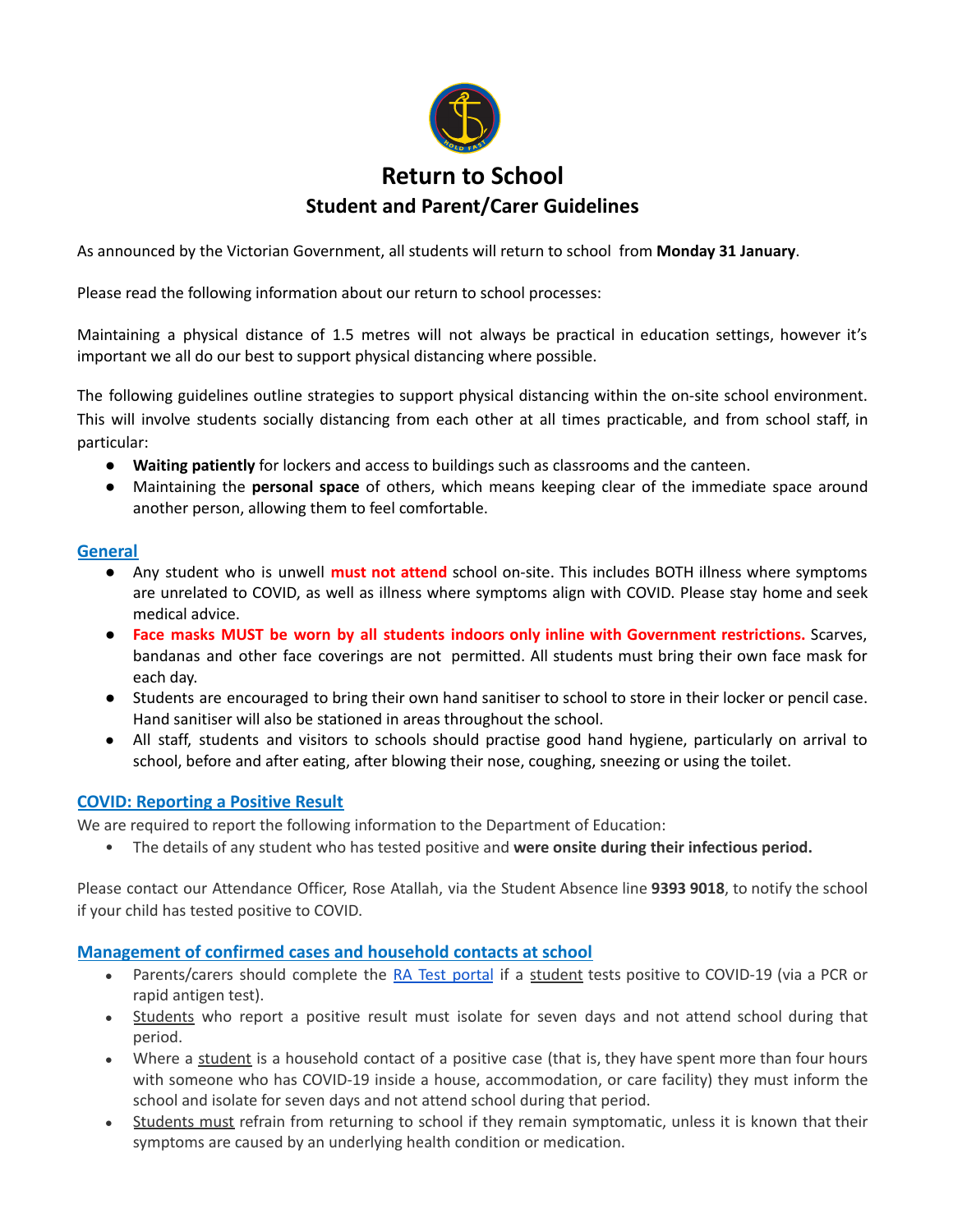## **Student Attendance**

All students are expected to attend onsite. Parent preference is not an approved reason for students to be absent due to COVID-19.

Students who are required to isolate or quarantine will be supported in the same way as students with an extended absence due to illness or injury, with learning materials provided to support their continued learning. Schools are not expected to provide a full remote learning program in these circumstances.

## **Visitors to the School**

We are asking that parents/carers and visitors avoid attending the campus and minimise time spent in and around the school grounds. If parents/carers have a question, query, payment or even concern to discuss with the school, please make initial contact with the school via email or a phone call. We are required to record everyone who enters the campus.

**Visitors to school grounds must comply with vaccination requirements, density limits, face mask requirements, QR code check-ins and practise respiratory etiquette and good hand hygiene.**

# **Rapid Antigen Testing**

Free rapid antigen tests will be made available for all staff and students in Victorian schools for the first 4 weeks of Term 1 2022. Rapid antigen testing will be *voluntary* for all primary, secondary and specialist school students and staff.

## **Table 1: Summary of rapid antigen testing recommendations for schools**

| Category                                   | Recommended rapid antigen testing schedule |
|--------------------------------------------|--------------------------------------------|
| <b>Secondary school staff and students</b> | Twice weekly (school days)                 |

Further information regarding the distribution of the Rapid Antigen Test will be provided as more information becomes available.

# **Ventilation**

- Schools will continue to maximise ventilation through opening windows and doors and setting air conditioners to use outside air, where possible.
- Ventilation audits and CO2 monitoring are being conducted.
- Air purifiers have been distributed to our school and placed in appropriate areas throughout the campus..

# **Face Masks**

Please see *[coronavirus.vic.gov.au](https://www.coronavirus.vic.gov.au/face-masks)* for the latest face mask requirements.

For all school settings, the Victorian Chief Health Officer:

- Directs school staff and secondary school students to wear a face mask indoors at school, including Outside School Hours Care (OSHC) programs, unless a lawful exception applies.
- Directs school staff and students aged 12 or older must always wear a face mask when traveling to and from school on public transport, taxis or rideshare vehicles.
- Directs school staff to wear a face mask while teaching wherever practicable, except where removal of a face mask is necessary for effective communication.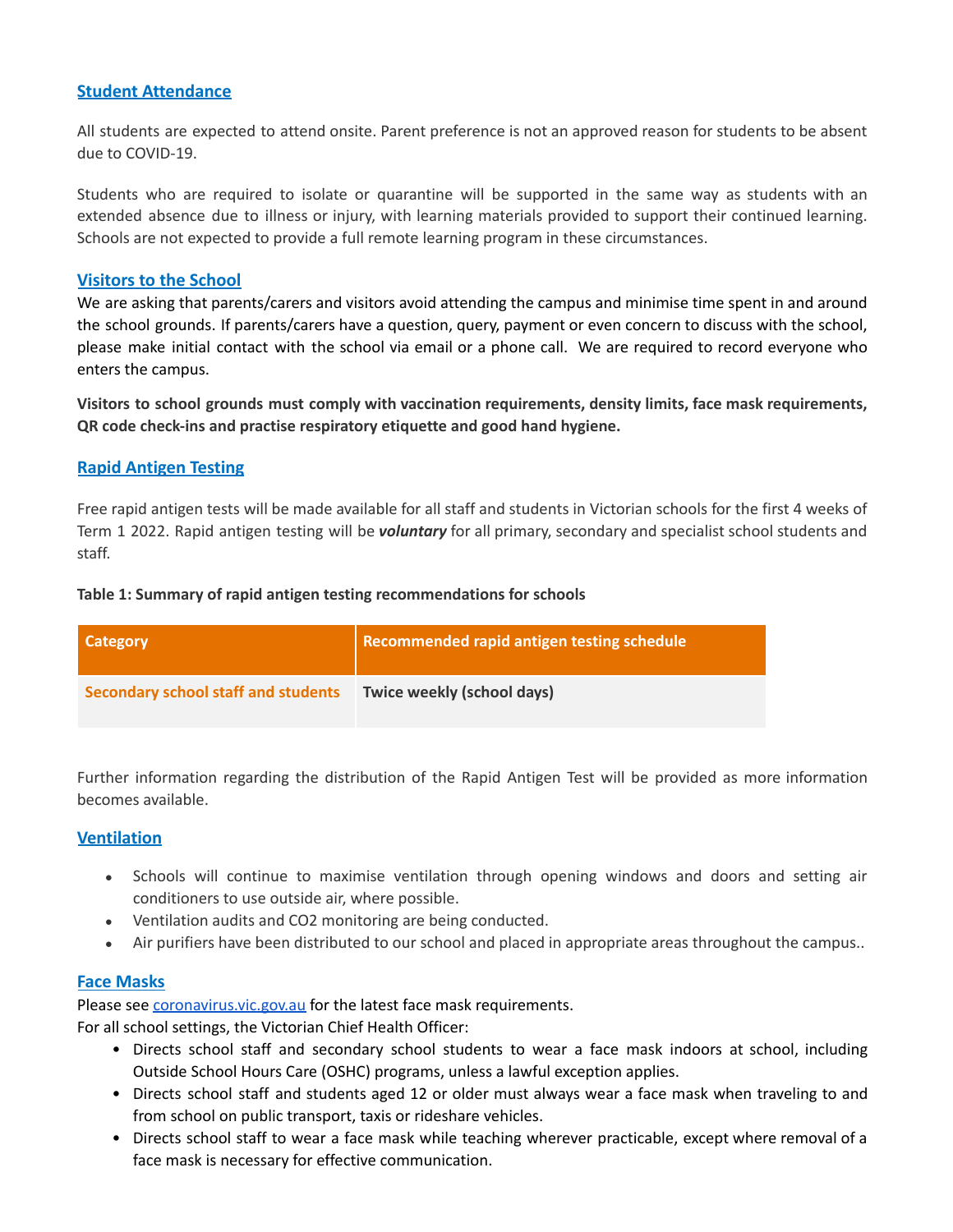## • **Students are not required to wear face-masks outdoors.**

There are a number of lawful reasons for not [wearing](https://www.coronavirus.vic.gov.au/face-masks-when-wear-face-mask#exceptions-for-not-wearing-a-face-mask) a face mask, including for staff and students who are unable to wear a face mask due to the nature of their disability, medical or a mental health condition. Parents/carers of a student who meet the criteria for an exception should provide their approval in writing for their child/ren to not wear a mask to the school.

# **COVID Vaccinations**

Getting vaccinated is the best way to be protected from and prevent the spread of COVID-19. The Department encourages all students aged 12 years and over and their parents to get vaccinated as soon as possible. To book a vaccination appointment go to coronavirus.vic.gov.au.

# **Management of an Unwell Student**

- It is important that any student who becomes unwell while at school returns home. While it may be unlikely that a student who is unwell with flu-like symptoms will have coronavirus (COVID-19) there are some sensible steps we must take while a student awaits collection by a parent or carer as a precaution.
- The symptoms to watch out for are:
	- fever
	- chills or sweats
	- cough
	- sore throat
	- shortness of breath
	- runny nose
	- loss or change in sense of smell or taste
	- Some people may also experience headache, muscle soreness, stuffy nose, nausea, vomiting and diarrhoea.
- Students experiencing compatible symptoms with coronavirus (COVID-19), will be isolated in an appropriate space with suitable supervision and collected by a parent/carer as soon as possible. Urgent medical attention should be sought as required and in line with first aid processes. It is not suitable for an unwell student to travel home unsupervised.

# **VET in Schools, TAFEs, Non-school Senior Secondary Providers and Other Training Organisations**

Students can participate in their VET studies, where these are held at TAFEs, RTOs, non-school senior secondary providers, or schools.

Students enrolled in a VET subject at a non-school senior secondary provider are not required to be vaccinated to attend onsite learning.

## **Classrooms**

- Please wait patiently for teachers to arrive to class, and provide respectful space for teachers to open doors.
- Students must not alter table arrangements, which have been set up to maximise physical distancing.
- Students are to enter and exit the classroom in a manner that respects the personal space of all.

# **Canteen**

The canteen will be open. Students are asked to wait patiently, with only 3 students at a time to enter the canteen.